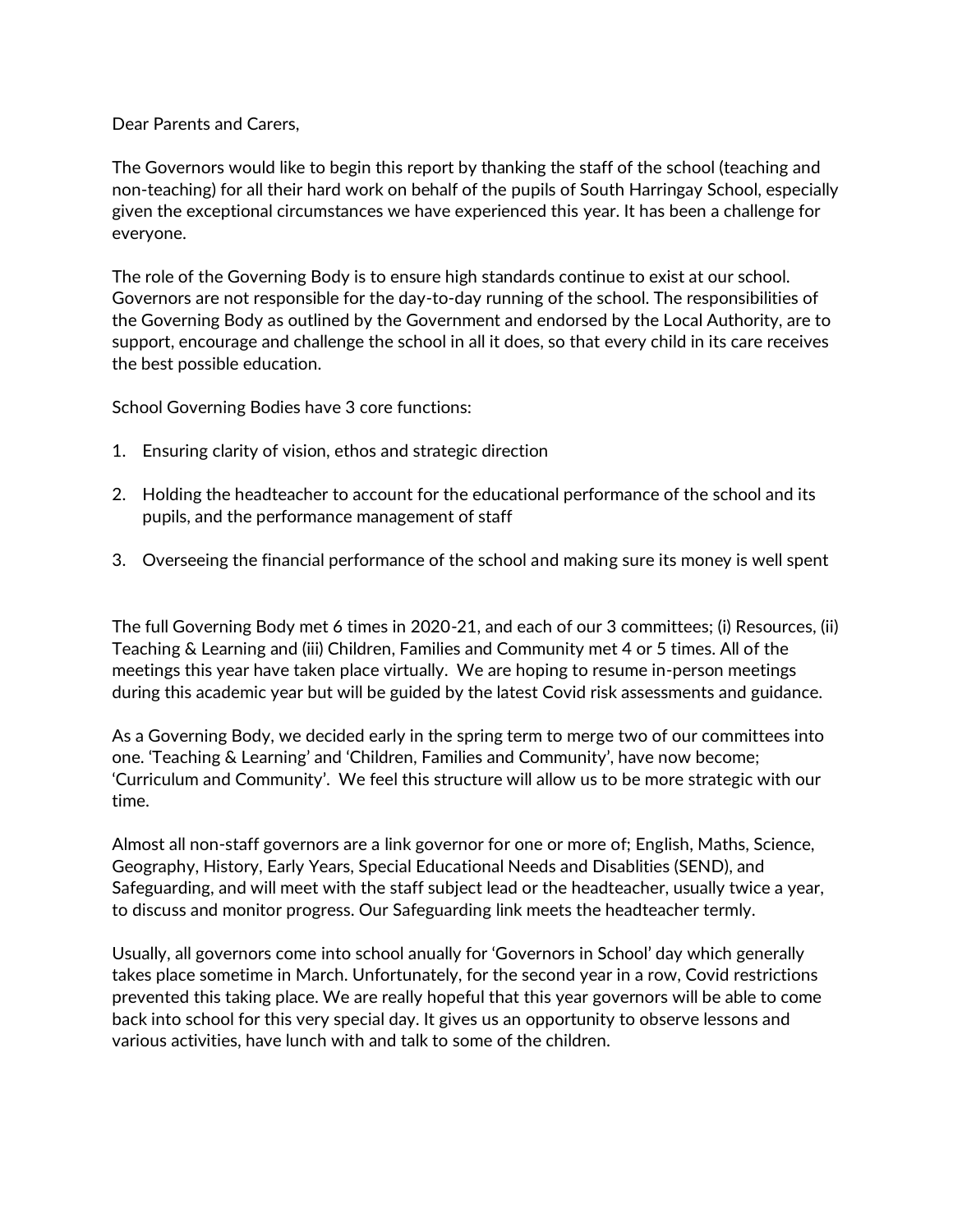Governors are also expected to attend training sessions to enhance their skills and keep up to date in the constantly changing education environment, this year most of our training has taken place online.

## School Improvement Priorities 2020-21

Each academic year the Headteacher and staff produce a School Improvement Plan. This important document represents the vision for improvement in the form of targets and actions and ensures a commitment to raise achievement in all areas of school life. Much progress has been made this year but due to Covid and school closure some success criteria have not been achieved or only partially achieved. Some of these targets will be bought over to the SIP for 2021-22.

# Curriculum and Community previously 'Teaching & Learning' and 'Children, Families and Community'

The autumn term highlighted the sections of the school improvement plan that would be supported and monitored by these committees.

Other areas the committee support and monitor:

Link Governor Visits - Undertaken by Governors/Teaching Lead with report back to committee. Catch-Up Curriculum and Data - Reports from Head Teacher. Communication with Families - Parent/carer survey and review. Pupil Premium and Sport Premium

### **Resources**

The autumn term highlighted the sections of the school improvement plan that would be supported and monitored by this committee.

The school currently remains in a healthy financial situation despite the pandemic, budget cuts and falling pupil numbers boroughwide. The swimming pool has suffered more Covid closures this year, despite this, the school have successfully managed these closures and served the school and local community with the pool and associated rooms as much as possible within Covid restrictions.

The pool is still projected to generate extra revenue for the school in the coming financial year, for this reason, over the summer break, we have gone ahead with a long overdue refurbishment of the changing areas. We're sure this will be appreciated and enjoyed by our school and the wider community. The refitting of air-handling unit by the Local Authority also went ahead during this period.

Plans for wider refurbishment of the school are still under discussion with the Local Authority.

### **Membership of the Governing Body**